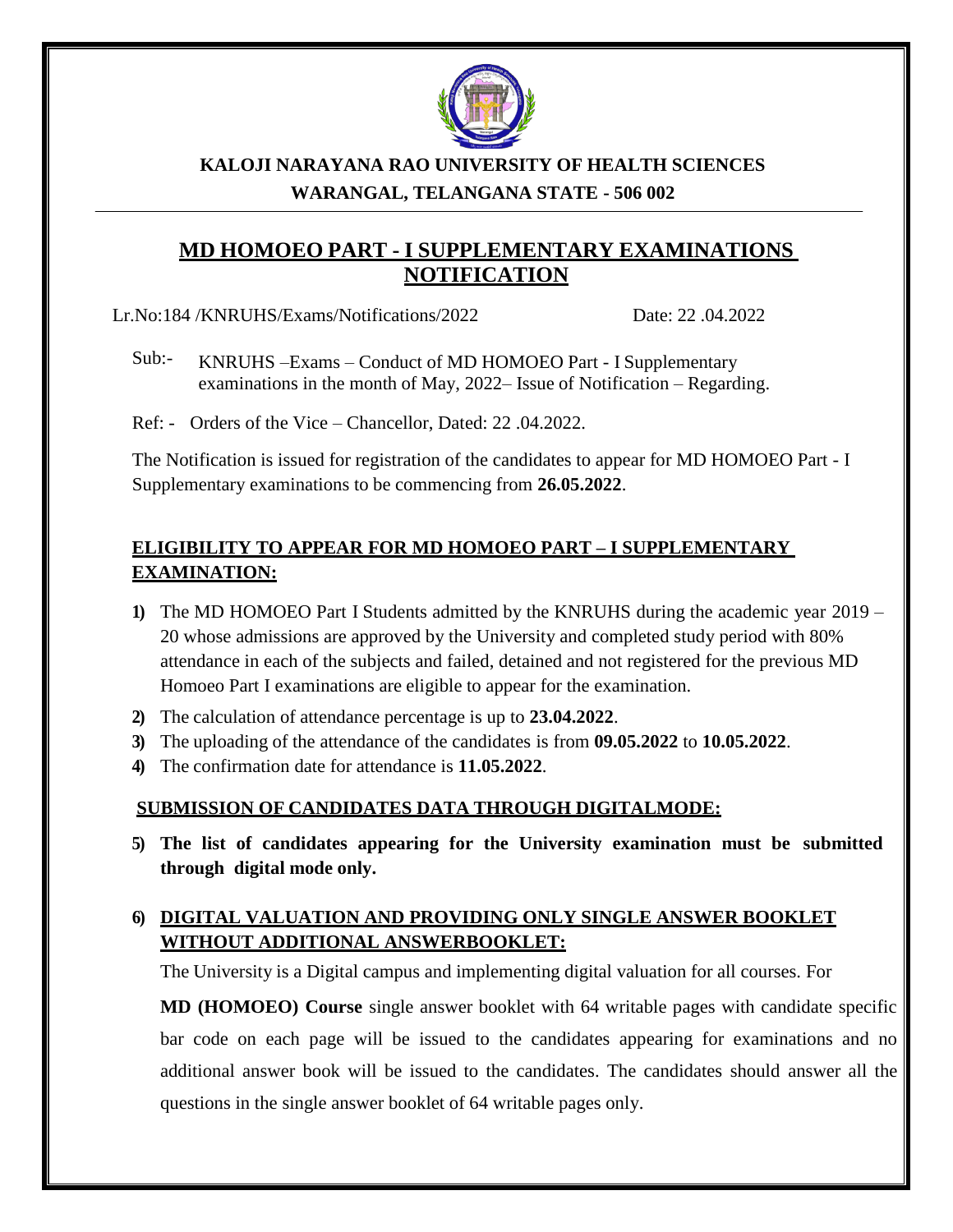**7) The following amounts should be paid by the candidates to appear MD HOMOEO Part - I examinations.**

| Per Subject    | ₹1000 |
|----------------|-------|
| Marks Memo     | ₹300  |
| Processing fee | ₹350  |

**Note: Processing fee for the students appearing for the first time only.**

| <b>EXAMINATION FEE DATES</b>                                                                                                                                                                                                                                    |                                                                                                     |  |  |
|-----------------------------------------------------------------------------------------------------------------------------------------------------------------------------------------------------------------------------------------------------------------|-----------------------------------------------------------------------------------------------------|--|--|
| 11.05.2022 to 13.05.2022 (Without Fine)                                                                                                                                                                                                                         | No.of Subjects * ₹1000 + ₹300(Marks<br>memo) + $\overline{\epsilon}$ 350(processing fee)            |  |  |
| 14.05.2022 & 15.05.2022 (With a fine of ₹200/-)                                                                                                                                                                                                                 | No.of Subjects * ₹1000 + ₹300(Marks<br>memo) + ₹350(processing fee) + ₹200                          |  |  |
| 16.05.2022 & 17.05.2022 (With a fine of $\text{\textsterling}100/-$<br>per day)                                                                                                                                                                                 | No.of Subjects * ₹1000 + ₹300(Marks<br>memo) + ₹350(processing fee) + ₹200 +<br>₹100(fine per day)  |  |  |
| 18.05.2022 to 19.05.2022 (Offline payment with a<br>fine of $\text{\textsterling}5000$ /- in addition to previous fine of<br>₹400/-)<br>DD drawn in favor of "THE REGISTRAR,<br>KNRUHS" payable at Warangal must reach the<br>University by 19.05.2022 04:00pm. | No.of Subjects * ₹1000 + ₹300(Marks<br>memo) + ₹350(processing fee) + ₹200 +<br>₹100 + ₹100 + ₹5000 |  |  |

The examination fee should be paid online mode through TCSiON link.

**htt[ps://www.](http://www.tcsion.com/EForms/html/form52954/login.html)t[csion.com/EForms/html/form52954/login.html](http://www.tcsion.com/EForms/html/form52954/login.html)**

**Payment link will be active from 11.05.22 to 17.05.22**

#### **MD HOMOEO PART – I SUPPLEMENTARY THEORY EXAMINATIONS TIME TABLE**

| S.NO           | <b>DATE</b>       | <b>DAY</b>          | <b>SUBJECT</b>                                                                                                                                                            | <b>TIME</b>             |
|----------------|-------------------|---------------------|---------------------------------------------------------------------------------------------------------------------------------------------------------------------------|-------------------------|
|                |                   | 26.05.2022 THURSDAY | 1. Materia Medica<br>2. Homeopathic Philosophy and<br>Organon<br>Repertory<br>3.<br>4. Homeopathic Pharmacy<br>5. Practice of Medicine<br>6. Paediatrics<br>7. Psychiatry | 10:00 AM TO<br>01:00 PM |
| $\overline{2}$ |                   | 28.05.2022 SATURDAY | Research Methodology and<br><b>Biostatistics</b>                                                                                                                          | 10:00 AM TO<br>01:00 PM |
| 3              | 30.05.2022 MONDAY |                     | <b>Advanced Teaching of Fundamentals</b><br>of Homeopathy                                                                                                                 | 10:00 AM TO<br>01:00 PM |